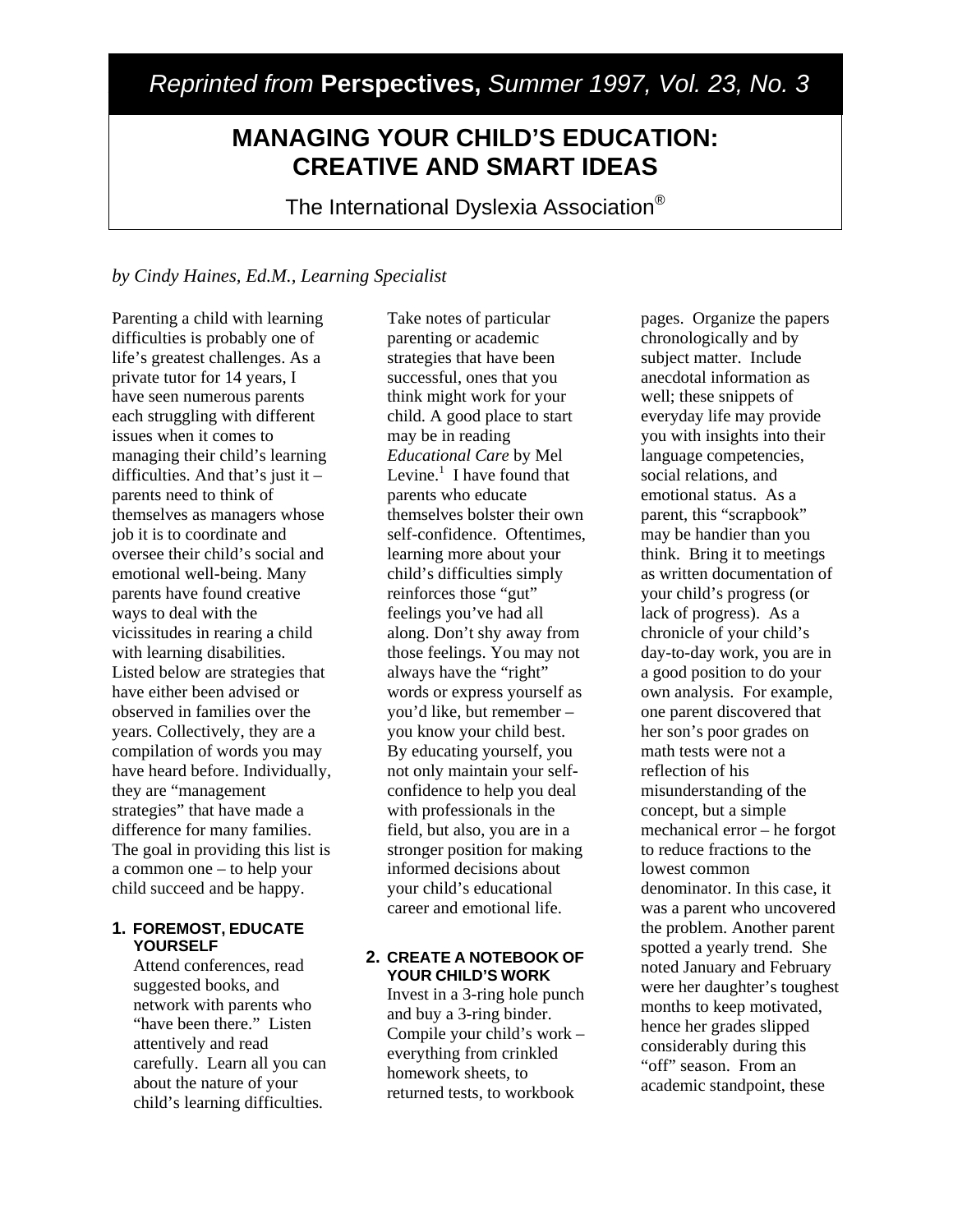are the months when the volume of work substantially increases and the material taught in the first semester begins to culminate at this time. For these parents, seeing this trend was a sign for them to maintain greater involvement and provide more encouragement during these winter months.

### **3. KEEP YOUR EXPECTATIONS HIGH**

Too often teachers and parents lower their expectations *because* of their child's learning difficulties, when, in fact, these children need high standards and reasonable goals. When expectations are high, students are forced to face their difficulties. Within a supportive and encouraging environment, they will learn how to cope. Yes, there will be times of setbacks, and moments of frustration, but that doesn't mean to lower your standards, it means to help your child persevere in the face of adversity. A home schooling parent asked me if she should drop writing expository paragraphs altogether because her son's reluctance to follow through. My answer was a resounding *"NO!"* Guide him through the process, do lots of modeling, but don't ever give up. The internal sense of accomplishment outweighs any external struggle of reaching that goal. The unspoken message you are giving your child

when maintaining high standards is: *I believe in you.*

### **4. VISIT YOUR CHILD'S CLASSROOM...OFTEN**

Volunteer your time in your child's classroom in any capacity. First, it allows you to see how your child functions in comparison to their peers. Second, it increases your quantity time with the teacher. Think about it: the law of averages is on your side. To insure a moment of quality time with the teacher (especially during formal conferences) requires an investment of *quantity* time. Your goal is to foster a close working relationship between you and the teacher. Your child will benefit from these frequent interactions because you will be "in the know," specifically in terms of assignment expectations. Further, you will have an "insider's view" of the teacher's teaching style. With this perspective, you will certainly feel more empowered when managing your child's education, in general, and more able to help with individual homework assignments, in specific. One mother told me the best thing she ever did for her son was to "get involved and stay involved."

## **5. KEEP A FILE OF POTENTIAL REFERENCES**

Who might be included in this file? For starters, names of reputable tutors who are trained in multisensory

structured language should be in this "Master File." The name of a pediatrician who understands learning difficulties is a must. If you have medication issues that need careful attention, you will want to choose a doctor who is not only sympathetic, but knowledgeable about your child's special needs. A counselor who deals specifically with college placement for children with learning difficulties may be a useful resource. Although your child may currently be in  $6<sup>th</sup>$  grade, you want to prepare for their future by securing such a person in case their services are needed. A reliable advocate is another resource to include in your file. This person may be an objective partner who can accompany you to those sometimes arduous and emotionallycharged school meetings. A psychologist who treats children and adolescents with learning disabilities may be a name to store in your file. Adolescence is a trying time for most students, but it may present unique problems for children with learning disabilities. If a crisis should occur, you have the name of a person already in place to help you deal explicitly with your problem. Think of this "Master File" as an insurance policy of sorts. Do your shopping. Jot down names of potential references. Strike up conversations with other parents in your area. Find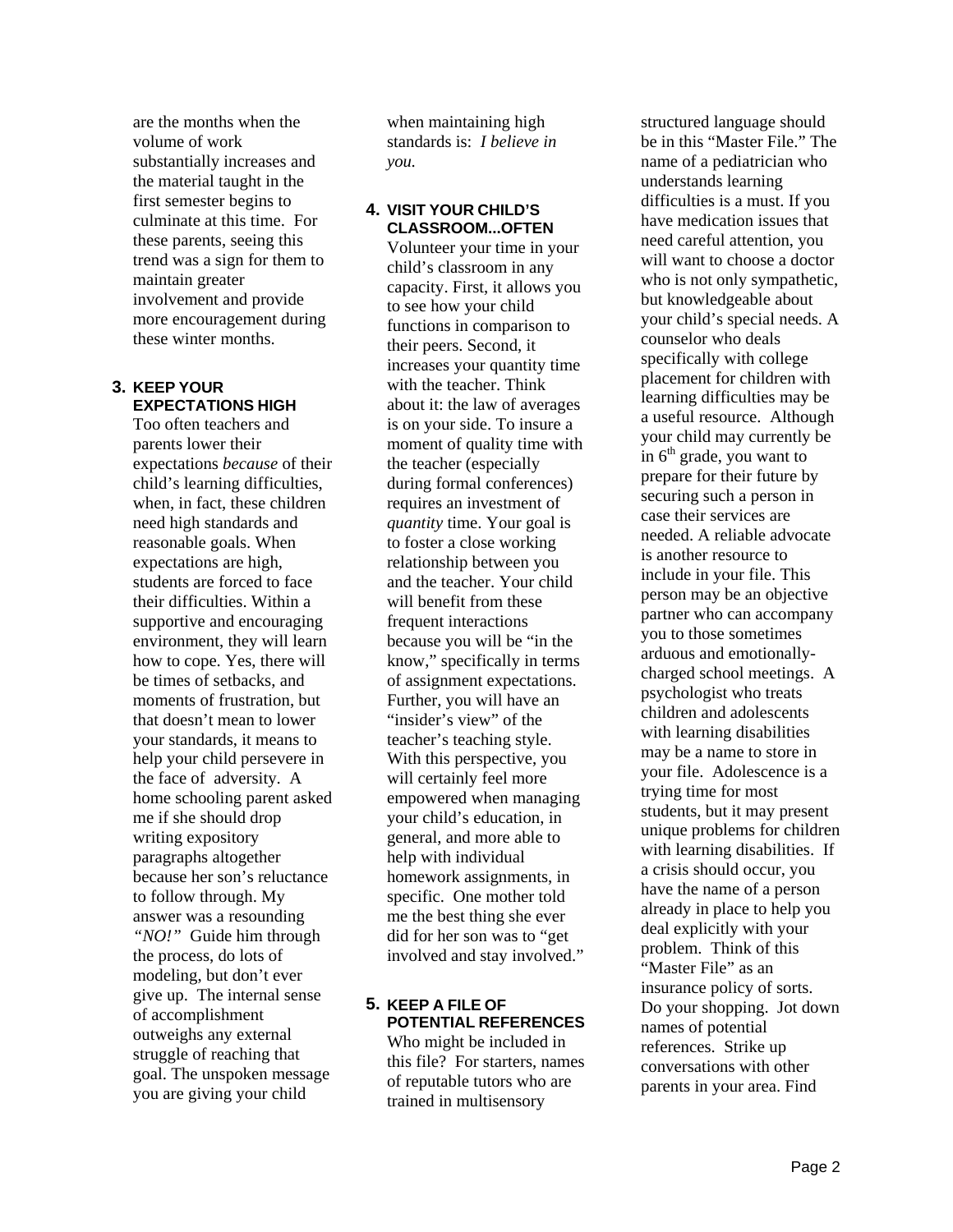out who they work with. Keep your networking strategies alive and update your "Master File" from time to time.

### **6. BE PATIENT ON "OFF" DAYS**

An "off' day is when things just aren't in sync for your child. Their oral reading, which may typically be slow, but accurate, is inexplicably slower and beset with multiple inaccuracies and retrieval difficulties. You'll know it is an "off" day not only by the increase in subtle distress signals such as yawning and heavy sighs, but also by a change in their general tolerance level. It is as if their "brain energy" is working overtime, trying to synchronize its gears while simultaneously attempting to read fluently, accurately, and expressively. A nearly impossible task! What resolves is extreme frustration. As a parent, keep in mind that inconsistency is part-and-parcel of having learning disabilities. It is important to help your child recognize these days and acknowledge their feelings of frustration and discouragement. It is equally important to help your child develop strategies to manage these days. On a particularly heavy homework night, you may need to do a greater share of reading, be a scribe for the upcoming book report, or put off practicing math facts for a better day. Again, reassure your child

that "off" days will occur, knowing that tomorrow their gears will be in sync to complete the work with less assistance.

### **7. READ ALOUD TO YOUR CHILD EVERY DAY**

You've heard these words before. But when they come from a clinician they may take on a new relevance. Reading to your child makes a difference, not only in improving their general comprehension and vocabulary, but in improving their decoding skills as well. While your child is being remediated for underlying decoding difficulties, they are most likely reading controlled texts (ones which include sound concepts that have been taught). Once they "graduate" to less controlled texts, they will encounter words containing a greater variety of sound concepts, perhaps some that have not yet been formally introduced. At this point, they must rely on their decoding skills to figure out the intended pronunciation of a seemingly unfamiliar word. **If** that word is in their oral vocabulary (learned from listening to language), **then** their chances of reaching the intended pronunciation when they are reading independently is much greater than if the word was not in their oral vocabulary. From clinical observations, I have found this to be true, again and again. Those students, who

have been widely read to, have a distinct advantage over those students who have not had the same exposure to language.

### **8. LET YOUR CHILD BE AN "EXPERT"**

Whether it be a nonacademic skill such as sewing, tree house building, or drawing – or whether it be a storehouse of knowledge about a specific subject, such as monkeys, medieval warfare, or sailing – help your child develop this area of expertise! Why? For several reasons. It can become a topic for openended writing assignments or oral reports. This area of expertise may develop into a life-long hobby, providing hours of fun and personal satisfaction. As children grow up they're asked to be less of a "general" learner – (one who is expected to be good in many subject areas) to one that is more of a "specialized" learner – (one who is really good in a particular area). Giving them an early start in becoming a specialist has other advantages as well. It may provide opportunities for your child to shine in front of their peers. Further, it may provide opportunities for your child to meet a small group of people who share a common interest. This is one way long-lasting friendships begin.